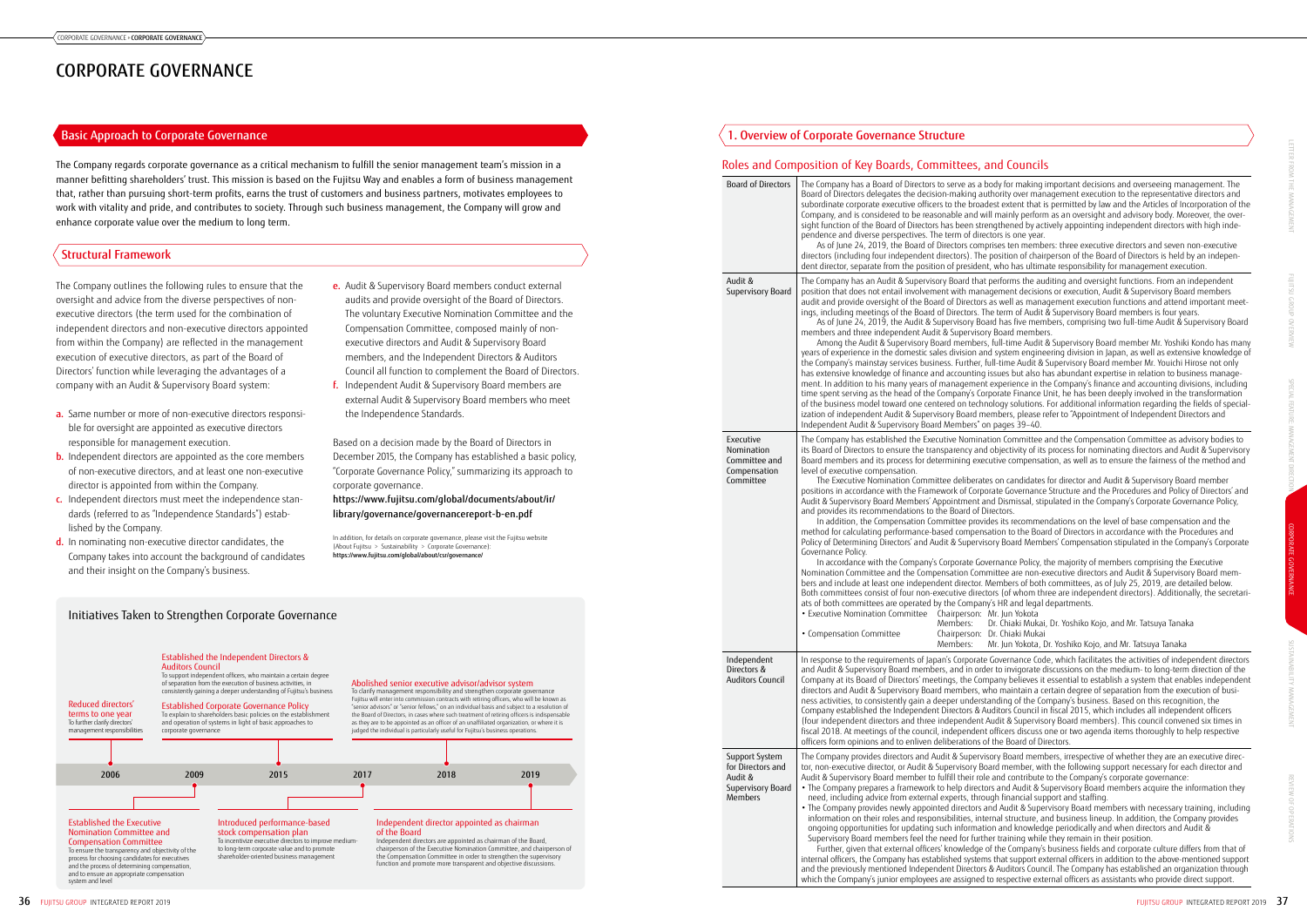- \*1 "Fujitsu Group companies" means Fujitsu Limited and its subsidiaries.
- \*2 This excludes the independent directors and the independent Audit & Supervisory Board members of said major shareholders, lenders to the Company, and business partners of the Company.
- \*3 "Major shareholder" indicates a shareholder in the top 10 major shareholders listed in the latest business report of Fujitsu.
- \*4 "Major lender" indicates a lender in the Group's major lenders listed in the latest business report of Fujitsu.
- \*5 "Significant amount of monetary benefits" means the sum of annual compensation for expert services and a donation equal to or more than ¥10 million.
- \*6 "Major business partner" means a company with which Fujitsu Group companies made a business transaction within the preceding three fiscal years, and the total amount of the transaction exceeded 1% of consolidated sales revenue of either Fujitsu or that company.
- \*7 "Close relative" means a family member, spouse, or cohabiter within the second degree of kinship (as stipulated in the Civil Code of Japan).
- \*8 This condition applies only when judging the independence of Fujitsu's independent Audit & Supervisory Board member or a nominee thereof.

# Appointment of Independent Directors and Independent Audit & Supervisory Board Members

Fujitsu actively appoints external officers to increase management transparency and further improve efficiency.

Fujitsu determines independence based on the independence standards stated above. All external officers have been registered with and accepted as independent officers

**b.** A person who does not have a close relative<sup>\*7</sup> will be independent, wherein a close relative meets one of the following, at present or at any time within the preceding three years:

by the financial instruments exchanges on which Fujitsu is listed in Japan.

Fujitsu's views on the roles, functions, and specific appointed statuses of independent directors and independent Audit & Supervisory Board members are as follows:

Independence Standards for Independent Directors and Independent Audit & Supervisory Board Members The Company evaluates the independence of external officers based on the following standards.

- a. A director and Audit & Supervisory Board member will be independent if none of the following are met, at present and/ or in the past:
- (1) Director or employee of one of Fujitsu Group companies\*1;
- (2) Director, executive officer, Audit & Supervisory Board member, or important employee<sup>\*2</sup> of a major shareholder\*3 of Fujitsu;
- (3) Director, executive officer, Audit & Supervisory Board member, or important employee $*$ <sup>2</sup> of a major lender $*$ <sup>4</sup> to Fujitsu;
- (4) Partner or employee of accounting auditor company of Fujitsu;
- (5) Director, executive officer, Audit & Supervisory Board member, or corporate executive officer mutually exchanged between Fujitsu and other company;

ssador to Belgium, and is an expert in international economic negotiations, having nership agreement negotiations with Europe. Because of his deep knowledge of lls the supervisory function and role as an independent director. Moreover, Mr. eld an executive management position with a major business partner of the Company. Therefore, Fujitsu considers Mr. Yokota to be independent.

first female astronaut, and she exemplifies the spirit of challenge advocated by

- om various perspectives, and has led discussion about executive remuneration in
- sight and advice from a global perspective based on her extensive knowledge of on and role as an independent director. Fujitsu and the Tokyo University of Science. nsactions in fiscal 2018 amounting to approximately ¥13 million, which is considhen taking into account the size of Fujitsu's total sales. Therefore, Fujitsu considers

 $RAS$  based on his many vears of experience in investment banking and private ight and advice from a shareholder and investor perspective, as well as to contribute t, he fulfills his supervisory functions and role as an independent director. Mr. Abe kecutive management position with a company with which Fujitsu Limited has considers Mr. Abe to be independent.

sident of the Japan Association of International Relations, and her research has for ities, including private companies, on international politics. The Company expects role to provide extensive advice and oversight concerning the Company's response ramatic transition in international politics and with regard to SDG initiatives based on her nor has she held a position involved in the execution of business of a major busings partner of the Company of the Company. Therefore,  $D$ r. Kojo to be independent.

- (6) A person who receives significant amount of monetary benefits\*<sup>5</sup> or other property other than the compensation as a director or Audit & Supervisory Board member from Fujitsu; or
- (7) Director, executive officer, Audit & Supervisory Board member, or important employee $*$ <sup>2</sup> of a major business partner\*6 of Fujitsu.

- (1) Executive director, non-executive director,\*8 or important employee of Fujitsu Group companies;
- (2) Director, executive officer, Audit & Supervisory Board member, or important employee<sup>\*2</sup> of a major shareholder of Fujitsu;
- (3) Director, executive officer, Audit & Supervisory Board member, or important employee $*$ <sup>2</sup> of a major lender to Fujitsu;
- (4) Partner or employee of accounting auditor company of Fujitsu;
- (5) Director, executive officer, Audit & Supervisory Board member, or corporate executive officer mutually exchanged between Fujitsu and other company;
- (6) A person who receives significant amount of monetary benefits or property other than the compensation as a director or Audit & Supervisory Board member from Fujitsu; or
- (7) Director, executive officer, Audit & Supervisory Board member, or important employee $*$ <sup>2</sup> of a major business partner of Fujitsu.

# Status of Management Execution Organs

The Company appoints corporate executive officers who are assigned management execution authority by the representative director and president. Furthermore, to heighten the efficiency of business management, the Company has established a Management Council comprising the representative directors and the corporate executive officers to assist the representative director and president in making decisions.

### Independent Directors

| Jun Yokota   | Mr. Yokota has served as Ambassador to Israel and Ambassador<br>served as a government representative for economic partnershij<br>politics and economics from a global perspective, he fulfills the<br>Yokota has never been a major shareholder, nor has he held an<br>Company. Therefore, Fujitsu considers Mr. Yokota to be independ                                                                                                                                                                                                                                            |
|--------------|------------------------------------------------------------------------------------------------------------------------------------------------------------------------------------------------------------------------------------------------------------------------------------------------------------------------------------------------------------------------------------------------------------------------------------------------------------------------------------------------------------------------------------------------------------------------------------|
| Chiaki Mukai | Dr. Mukai began her career as a doctor and became Asia's first fe<br>Fujitsu by being at the cutting edge of scientific fields.<br>She has overseen and advised on business execution from var<br>her capacity as the chairperson of the Compensation Committee.<br>As we can expect her to provide fair and objective oversight a<br>science and technology, she will fulfill a supervisory function and<br>where Dr. Mukai serves as vice president, had business transactio<br>ered immaterial and constituting no special relationship when ta<br>Dr. Mukai to be independent. |
| Atsushi Abe  | Mr. Abe has extensive knowledge of the ICT industry and M&As ba<br>equity business. As we can expect Mr. Abe to provide oversight ar<br>to the timely and resolute decision making of management, he fu<br>has never been a major shareholder, nor has he held an executive<br>engaged in major business transactions. Therefore, Fujitsu consid                                                                                                                                                                                                                                   |
| Yoshiko Kojo | Dr. Kojo served in important positions, including as the president<br>many years focused mainly on the impact of economic entities, in<br>that she will be able to fulfill her supervisory functions and role to<br>to changes in the external environment during a time of dramatio<br>her deep insight. Dr. Kojo has never been a major shareholder, no<br>business partner of the Company. Therefore, Fujitsu considers Dr.                                                                                                                                                     |

# 2. Independent Directors / Independent Audit & Supervisory Board Members

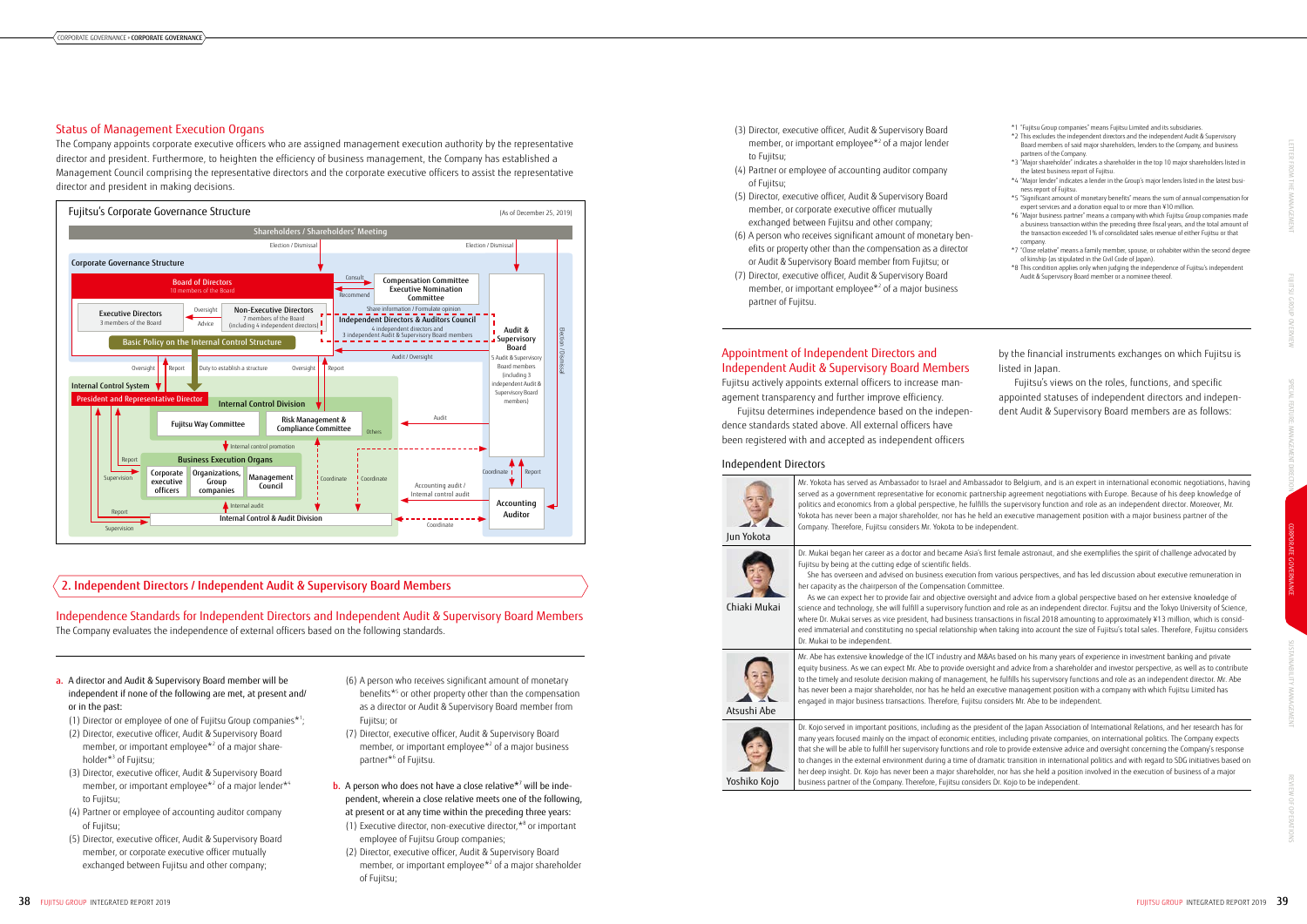#### (Reference) Executive Compensation Items and Payment Recipients

| Recipient                            | <b>Base Compensation</b> |                          | <b>Bonuses</b>           | Performance-based<br>Stock Compensation |  |
|--------------------------------------|--------------------------|--------------------------|--------------------------|-----------------------------------------|--|
|                                      | For Management Oversight | For Management Execution |                          |                                         |  |
| Non-executive directors              |                          |                          |                          |                                         |  |
| Executive directors                  |                          |                          |                          |                                         |  |
| Audit & Supervisory<br>Board members |                          |                          | $\overline{\phantom{0}}$ |                                         |  |

shareholder value, while at the same time improving its transparency, Fujitsu establishes its Executive Compensation Policy as follows.

Executive compensation includes "Base Compensation," specifically a fixed monthly salary in accordance with position and responsibilities; "Bonuses," which are compensation linked to short-term business performance; and "Performancebased Stock Compensation," which is a long-term incentive that emphasizes linkage with shareholder value.

### Base Compensation

Base compensation is paid to all directors and Audit & Supervisory Board members. A fixed monthly amount shall

# Performance-based Stock Compensation

- Performance-based stock compensation shall be granted to directors who are responsible for the execution of duties to share gains with shareholders and to help enhance the Company's medium- to long-term performance.
- Base numbers of shares for respective ranks, a performance evaluation period (three years), medium- to longterm performance targets based on consolidated revenue and consolidated operating profit, and coefficients corresponding to degrees of achievement of these performance targets shall be set in advance. Base numbers of shares shall be multiplied by coefficients corresponding to degrees of achievement of performance targets. After the number of shares for each fiscal year has been calculated, the total number of shares shall be allocated upon completion of the performance evaluation period.

To ensure a more highly transparent executive compensation system, Fujitsu established the Compensation Committee by a resolution of the Board of Directors at a meeting held in October 2009. The compensation of directors and Audit & Supervisory Board members is determined based on the following Executive Compensation Policy, which the Board of Directors revised in light of a report received from the Compensation Committee.

# Executive Compensation Policy

To secure exceptional human resources required to manage the Fujitsu Group as a global ICT company, and to further strengthen the link between its financial performance and

be determined for each executive in accordance with the position and responsibilities of each executive.

#### Bonuses

- Bonuses shall be paid to directors who carry out executive responsibilities. The amount of a bonus shall reflect business performance in the respective fiscal year.
- As a specific method for calculating a bonus, Fujitsu shall adopt an "On Target" model that uses consolidated revenue and consolidated operating profit as indicators, and the amount shall be determined in accordance with the degree of achievement of the performance targets for the respective fiscal year.

The Company holds only those strategic shares with clear-cut objectives and meaningful significance in a positive manner. Board of Directors' meetings examine the weighted average capital cost of the Company as the standard to evaluate quantitatively whether returns (quantitative factors, such as dividends and the state of transactions), or risks are well balanced with the cost. If quantitative significance in shareholdings is not detected, Board of Directors' meetings will further evaluate whether there is a qualitative reason that provides backing for reasonableness to still hold those shares and discuss the continuation of such holdings.

For fiscal 2018, the Company sold 78 issues, and the Board of Directors' meeting, held on June 19, 2019, discussed strategic shareholdings held by the Company as of the end of fiscal 2018.

The Company deals with strategic shareholders on an equal footing just like with other business partners. Even when strategic shareholders indicate their sales of shares, we do not prevent them from selling them. That said, we sometimes call upon them to consider the timing of the sales or ways of selling their shares.

#### Independent Audit & Supervisory Board Members

| Megumi<br>Yamamuro | Mr. Yamamuro has many years of experience in the legal profession. As he is an expert in corporate law, including the Companies Act, and<br>domestic and overseas compliance measures, he fulfills an audit and oversight function and role as an independent Audit & Supervisory<br>Board member utilizing his experience and knowledge in Fujitsu's corporate governance. Mr. Yamamuro has never been a major share-<br>holder, nor has he held an executive management position with a major business partner of the Company. Therefore, Fujitsu considers Mr.<br>Yamamuro to be independent.                                                                                                                                                                                                                                                         |
|--------------------|----------------------------------------------------------------------------------------------------------------------------------------------------------------------------------------------------------------------------------------------------------------------------------------------------------------------------------------------------------------------------------------------------------------------------------------------------------------------------------------------------------------------------------------------------------------------------------------------------------------------------------------------------------------------------------------------------------------------------------------------------------------------------------------------------------------------------------------------------------|
| Hiroshi Mitani     | Mr. Mitani has extensive knowledge of law as well as areas involving business management including economics and social issues, due to<br>his experience as a public prosecutor and member of the Fair Trade Commission. Therefore, he fulfills an audit and oversight function and<br>role as an independent Audit & Supervisory Board member utilizing his experience and knowledge in the corporate governance of Fujitsu.<br>Mr. Mitani has never been a major shareholder, nor has he held an executive management position with a major business partner of the<br>Company. Therefore, Fujitsu considers Mr. Mitani to be independent.                                                                                                                                                                                                             |
| Koji<br>Hatsukawa  | Mr. Hatsukawa has a wealth of auditing experience as a certified public accountant and broad knowledge of corporate accounting.<br>Therefore, he fulfills an audit and oversight function and role as an independent Audit & Supervisory Board member utilizing his experience<br>and knowledge in the corporate governance of Fujitsu. Moreover, PricewaterhouseCoopers Aarata (currently, PricewaterhouseCoopers Aarata<br>LLC), where Mr. Hatsukawa served as CEO, has never performed an accounting audit for Fujitsu. Fujitsu and PricewaterhouseCoopers Aarata<br>had business transactions in fiscal 2018 totaling approximately ¥3 million, which is considered immaterial and constituting no special<br>relationship when taking into account the size of Fujitsu's total sales. Therefore, Fujitsu considers Mr. Hatsukawa to be independent. |



# 3. Policy for Deciding Executive Compensation

# 4. Policy for Strategic Shareholdings

SUSTAINABILITY MANAGEMENT